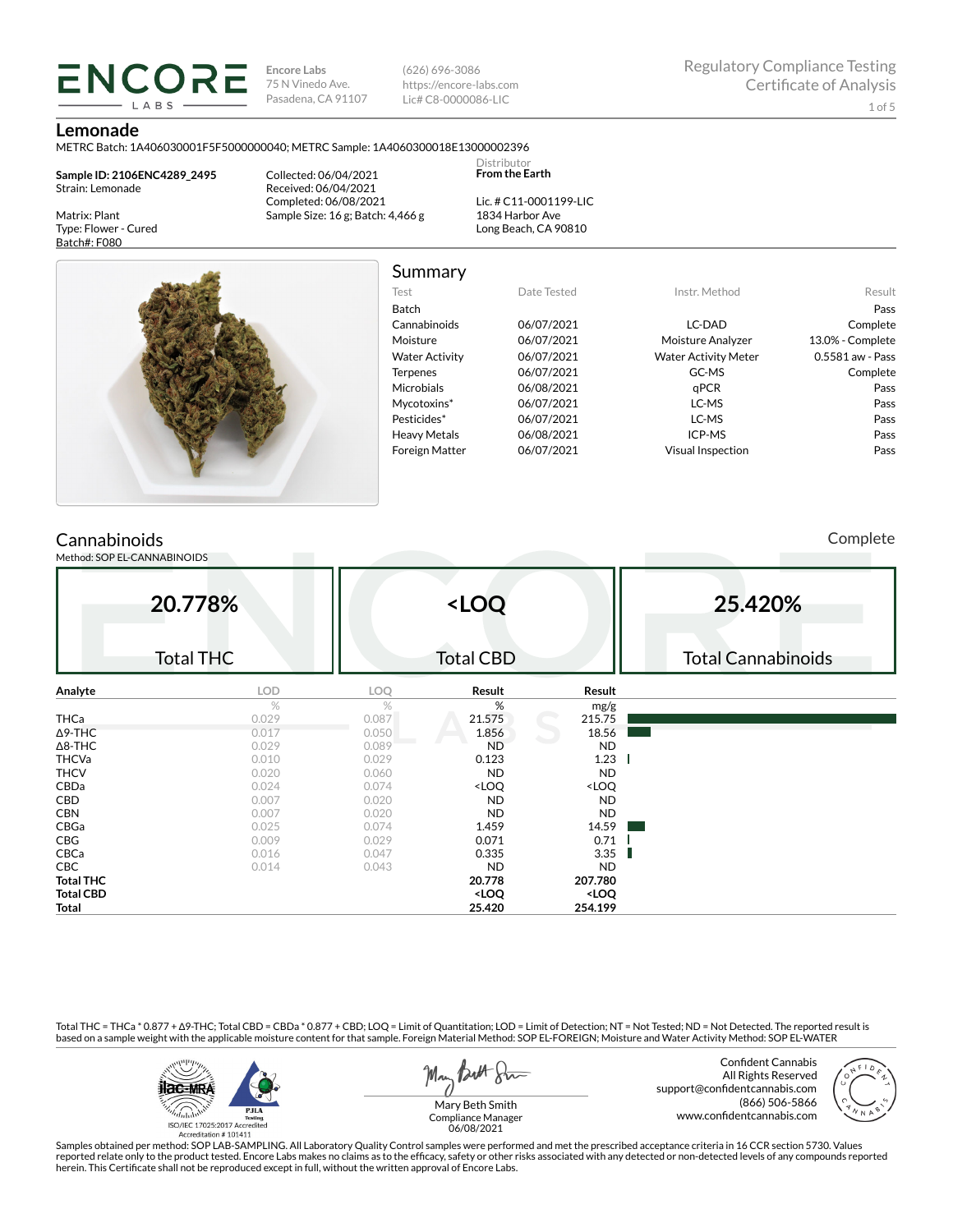**ENCORE Encore Labs** 75 N Vinedo Ave. Pasadena, CA 91107

(626) 696-3086 https://encore-labs.com Lic# C8-0000086-LIC

#### **Lemonade**

LABS

METRC Batch: 1A406030001F5F5000000040; METRC Sample: 1A4060300018E13000002396

|                                                       | <u>IVIET NU BAICH. IA40003000 IF JFJ000000040, IVIET NU SAIIIDIE. IA40003000 ISE ISO00002370</u> |                                                                |                                                          |                              |  |
|-------------------------------------------------------|--------------------------------------------------------------------------------------------------|----------------------------------------------------------------|----------------------------------------------------------|------------------------------|--|
| Sample ID: 2106ENC4289_2495<br>Strain: Lemonade       | Collected: 06/04/2021<br>Received: 06/04/2021<br>Completed: 06/08/2021                           | Distributor<br><b>From the Earth</b><br>Lic. # C11-0001199-LIC |                                                          |                              |  |
| Matrix: Plant<br>Type: Flower - Cured<br>Batch#: F080 | Sample Size: 16 g; Batch: 4,466 g                                                                | 1834 Harbor Ave<br>Long Beach, CA 90810                        |                                                          |                              |  |
| <b>Terpenes</b>                                       |                                                                                                  |                                                                |                                                          |                              |  |
| Method: SOP EL-TERPENES                               |                                                                                                  |                                                                |                                                          |                              |  |
| Analyte                                               | <b>LOD</b>                                                                                       | LOQ                                                            | Result                                                   | <b>Result</b>                |  |
|                                                       | $\%$                                                                                             | $\%$                                                           | %                                                        | mg/g                         |  |
| Terpinolene                                           | 0.002                                                                                            | 0.011                                                          | 0.654                                                    | 6.54                         |  |
| β-Caryophyllene                                       | 0.003                                                                                            | 0.011                                                          | 0.559                                                    | 5.59                         |  |
| Ocimene                                               | 0.003                                                                                            | 0.011                                                          | 0.231                                                    | 2.31                         |  |
| $\alpha$ -Humulene                                    | 0.001                                                                                            | 0.011                                                          | 0.189                                                    | 1.89                         |  |
| <b>ß-Myrcene</b>                                      | 0.003                                                                                            | 0.011                                                          | 0.149                                                    | 1.49                         |  |
| δ-Limonene                                            | 0.001                                                                                            | 0.011                                                          | 0.134                                                    | 1.34                         |  |
| $\alpha$ -Bisabolol                                   | 0.003                                                                                            | 0.011                                                          | 0.103                                                    | 1.03                         |  |
| β-Pinene                                              | 0.002                                                                                            | 0.011                                                          | 0.080                                                    | 0.80                         |  |
| Caryophyllene Oxide*                                  | 0.003                                                                                            | 0.011                                                          | 0.071                                                    | 0.71                         |  |
| $\alpha$ -Pinene                                      | 0.002                                                                                            | 0.011                                                          | 0.067                                                    | 0.67                         |  |
| δ-3-Carene                                            | 0.001                                                                                            | 0.011                                                          | 0.042                                                    | 0.42                         |  |
| $\alpha$ -Phellandrene*                               | 0.002                                                                                            | 0.011                                                          | 0.035                                                    | 0.35                         |  |
| Fenchol*                                              | 0.002                                                                                            | 0.011                                                          | 0.023                                                    | 0.23                         |  |
| $\alpha$ -Terpinene                                   | 0.002                                                                                            | 0.011                                                          | 0.022                                                    | 0.22                         |  |
| y-Terpinene                                           | 0.002                                                                                            | 0.011                                                          | 0.017                                                    | 0.17                         |  |
| Borneol*                                              | 0.003                                                                                            | 0.011                                                          | <loq< td=""><td><loq< td=""><td></td></loq<></td></loq<> | <loq< td=""><td></td></loq<> |  |
| Camphene                                              | 0.001                                                                                            | 0.011                                                          | <loq< td=""><td><loq< td=""><td></td></loq<></td></loq<> | <loq< td=""><td></td></loq<> |  |
| Camphor*                                              | 0.002                                                                                            | 0.017                                                          | <b>ND</b>                                                | <b>ND</b>                    |  |
| cis-Nerolidol                                         | 0.003                                                                                            | 0.011                                                          | <b>ND</b>                                                | <b>ND</b>                    |  |
| Eucalyptol                                            | 0.002                                                                                            | 0.011                                                          | <loq< td=""><td><loq< td=""><td></td></loq<></td></loq<> | <loq< td=""><td></td></loq<> |  |
| Fenchone*                                             | 0.002                                                                                            | 0.011                                                          | <b>ND</b>                                                | <b>ND</b>                    |  |
| Guaiol                                                | 0.003                                                                                            | 0.011                                                          | <b>ND</b>                                                | <b>ND</b>                    |  |
| Linalool                                              | 0.002                                                                                            | 0.011                                                          | <b>ND</b>                                                | <b>ND</b>                    |  |
| p-Cymene*                                             | 0.001                                                                                            | 0.011                                                          | <loq< td=""><td><loq< td=""><td></td></loq<></td></loq<> | <loq< td=""><td></td></loq<> |  |
| trans-Nerolidol                                       | 0.004                                                                                            | 0.011                                                          | <loq< td=""><td><loq< td=""><td></td></loq<></td></loq<> | <loq< td=""><td></td></loq<> |  |
| Valencene*                                            | 0.003                                                                                            | 0.011                                                          | <b>ND</b>                                                | <b>ND</b>                    |  |
| <b>Total</b>                                          |                                                                                                  |                                                                | 2.375                                                    | 23.75                        |  |

# Primary Aromas



Date Tested: 06/07/2021<br>\*Beyond scope of accreditation. LOQ = Limit of Quantitation; LOD = Limit of Detection; NT = Not Tested; ND = Not Detected. The reported result is based on a sample weight with the applicable moisture content for that sample.



Confident Cannabis All Rights Reserved support@confidentcannabis.com (866) 506-5866 www.confidentcannabis.com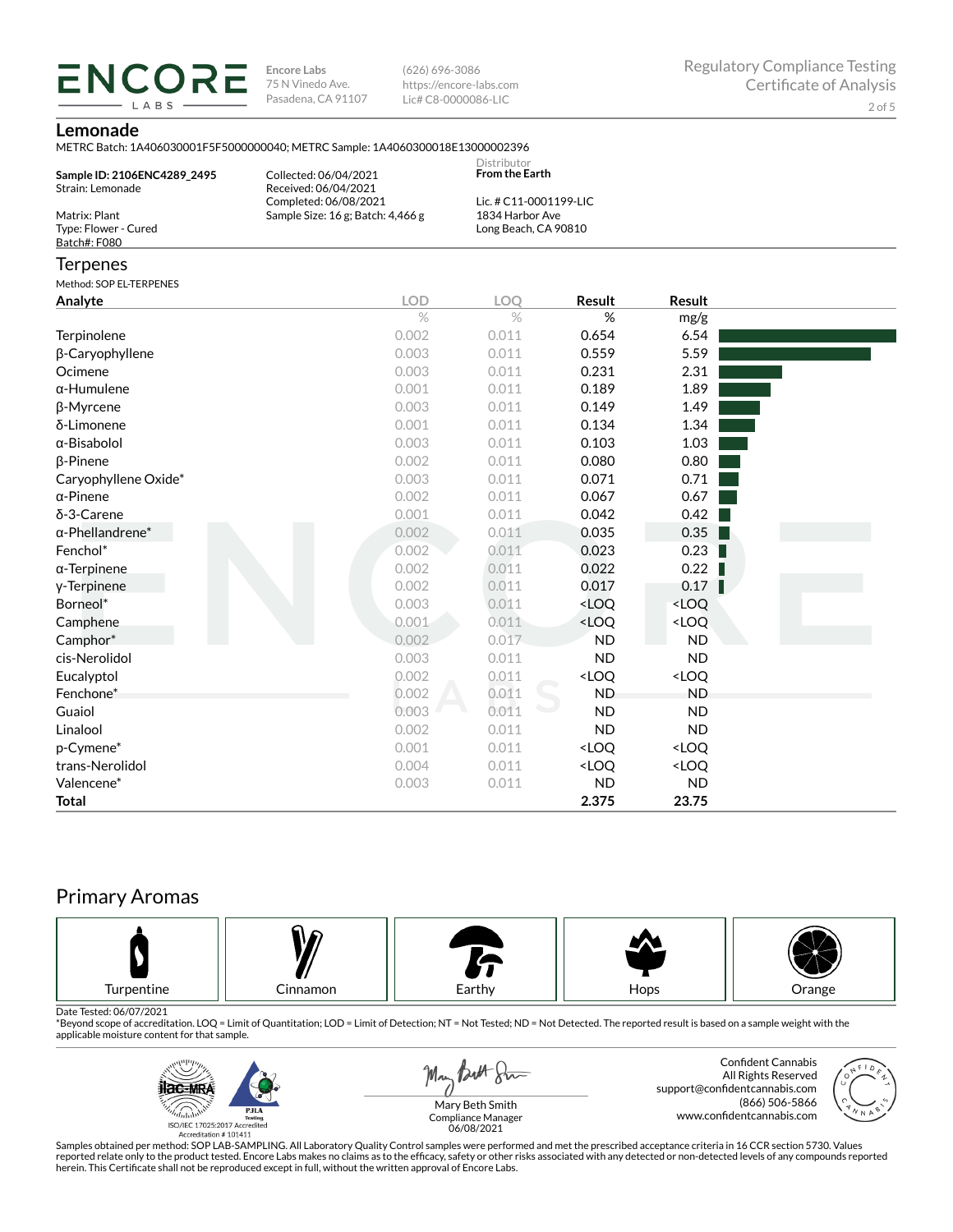**Encore Labs** 75 N Vinedo Ave. Pasadena, CA 91107 (626) 696-3086 https://encore-labs.com Lic# C8-0000086-LIC

#### **Lemonade**

METRC Batch: 1A406030001F5F5000000040; METRC Sample: 1A4060300018E13000002396

**Sample ID: 2106ENC4289\_2495** Strain: Lemonade Matrix: Plant

**ENCOR** LABS

> Collected: 06/04/2021 Received: 06/04/2021 Completed: 06/08/2021 Sample Size: 16 g; Batch: 4,466 g

Lic. # C11-0001199-LIC 1834 Harbor Ave Long Beach, CA 90810

Distributor **From the Earth**

### Pesticides

Type: Flower - Cured Batch#: F080

Method: SOP EL-PesticidesLCMS LC-MS

| LC-MD               |            |            |                |           |               |                         |            |           |                |           |               |
|---------------------|------------|------------|----------------|-----------|---------------|-------------------------|------------|-----------|----------------|-----------|---------------|
| Analyte             | <b>LOD</b> | <b>LOO</b> | Limit          | Result    | <b>Status</b> | Analyte                 | <b>LOD</b> | LOO       | Limit          | Result    | <b>Status</b> |
|                     | $\mu$ g/g  | $\mu$ g/g  | $\mu$ g/g      | $\mu$ g/g |               |                         | $\mu$ g/g  | $\mu$ g/g | $\mu$ g/g      | $\mu$ g/g |               |
| Abamectin           | 0.005      | 0.02       | 0.1            | <b>ND</b> | Pass          | Fludioxonil             | 0.01       | 0.05      | 0.1            | <b>ND</b> | Pass          |
| Acephate            | 0.002      | 0.01       | 0.1            | <b>ND</b> | Pass          | Hexythiazox             | 0.005      | 0.02      | 0.1            | <b>ND</b> | Pass          |
| Acequinocyl         | 0.01       | 0.02       | 0.1            | <b>ND</b> | Pass          | Imazalil                | 0.05       | 0.1       | 0.05           | <b>ND</b> | Pass          |
| Acetamiprid         | 0.005      | 0.02       | 0.1            | <b>ND</b> | Pass          | Imidacloprid            | 0.005      | 0.02      | 5              | <b>ND</b> | Pass          |
| Aldicarb            | 0.05       | 0.1        | 0.05           | <b>ND</b> | Pass          | Kresoxim Methyl         | 0.005      | 0.02      | 0.1            | <b>ND</b> | Pass          |
| Azoxystrobin        | 0.005      | 0.02       | 0.1            | <b>ND</b> | Pass          | Malathion               | 0.02       | 0.05      | 0.5            | <b>ND</b> | Pass          |
| <b>Bifenazate</b>   | 0.005      | 0.01       | 0.1            | <b>ND</b> | Pass          | Metalaxyl               | 0.002      | 0.005     | $\overline{2}$ | <b>ND</b> | Pass          |
| <b>Bifenthrin</b>   | 0.02       | 0.05       | 3              | <b>ND</b> | Pass          | Methiocarb              | 0.05       | 0.1       | 0.05           | <b>ND</b> | Pass          |
| <b>Boscalid</b>     | 0.02       | 0.05       | 0.1            | <b>ND</b> | Pass          | Methomyl                | 0.01       | 0.02      | 1              | <b>ND</b> | Pass          |
| Captan              | 0.2        | 0.3        | 0.7            | <b>ND</b> | Pass          | Mevinphos               | 0.02       | 0.05      | 0.02           | <b>ND</b> | Pass          |
| Carbaryl            | 0.02       | 0.05       | 0.5            | <b>ND</b> | Pass          | Myclobutanil            | 0.005      | 0.01      | 0.1            | <b>ND</b> | Pass          |
| Carbofuran          | 0.05       | 0.1        | 0.05           | <b>ND</b> | Pass          | Naled                   | 0.01       | 0.02      | 0.1            | <b>ND</b> | Pass          |
| Chlorantraniliprole | 0.002      | 0.01       | 10             | <b>ND</b> | Pass          | Oxamyl                  | 0.005      | 0.01      | 0.5            | <b>ND</b> | Pass          |
| Chlordane           | 0.05       | 0.1        | 0.05           | <b>ND</b> | Pass          | Paclobutrazol           | 0.05       | 0.1       | 0.05           | <b>ND</b> | Pass          |
| Chlorfenapyr        | 0.05       | 0.1        | 0.05           | <b>ND</b> | Pass          | Parathion Methyl        | 0.02       | 0.05      | 0.02           | <b>ND</b> | Pass          |
| Chlorpyrifos        | 0.05       | 0.1        | 0.05           | <b>ND</b> | Pass          | Pentachloronitrobenzene | 0.02       | 0.05      | 0.1            | <b>ND</b> | Pass          |
| Clofentezine        | 0.01       | 0.02       | 0.1            | <b>ND</b> | Pass          | Permethrin              | 0.02       | 0.05      | 0.5            | <b>ND</b> | Pass          |
| Coumaphos           | 0.02       | 0.05       | 0.02           | <b>ND</b> | Pass          | Phosmet                 | 0.01       | 0.02      | 0.1            | <b>ND</b> | Pass          |
| Cyfluthrin          | 0.05       | 0.1        | $\overline{2}$ | <b>ND</b> | Pass          | Piperonyl Butoxide      | 0.02       | 0.05      | 3              | <b>ND</b> | Pass          |
| Cypermethrin        | 0.1        | 0.2        | 1              | <b>ND</b> | Pass          | Prallethrin             | 0.005      | 0.02      | 0.1            | <b>ND</b> | Pass          |
| Daminozide          | 0.02       | 0.05       | 0.02           | <b>ND</b> | Pass          | Propiconazole           | 0.005      | 0.01      | 0.1            | <b>ND</b> | Pass          |
| Diazinon            | 0.002      | 0.01       | 0.1            | <b>ND</b> | Pass          | Propoxur                | 0.05       | 0.1       | 0.05           | <b>ND</b> | Pass          |
| <b>Dichlorvos</b>   | 0.02       | 0.05       | 0.02           | <b>ND</b> | Pass          | Pyrethrins              | 0.02       | 0.05      | 0.5            | <b>ND</b> | Pass          |
| Dimethoate          | 0.02       | 0.05       | 0.02           | <b>ND</b> | Pass          | Pyridaben               | 0.005      | 0.01      | 0.1            | <b>ND</b> | Pass          |
| Dimethomorph        | 0.005      | 0.02       | $\overline{2}$ | <b>ND</b> | Pass          | Spinetoram              | 0.005      | 0.01      | 0.1            | <b>ND</b> | Pass          |
| Ethoprophos         | 0.05       | 0.1        | 0.05           | <b>ND</b> | Pass          | Spinosad                | 0.005      | 0.01      | 0.1            | <b>ND</b> | Pass          |
| Etofenprox          | 0.05       | 0.1        | 0.05           | <b>ND</b> | Pass          | Spiromesifen            | 0.01       | 0.02      | 0.1            | <b>ND</b> | Pass          |
| Etoxazole           | 0.005      | 0.02       | 0.1            | <b>ND</b> | Pass          | Spirotetramat           | 0.005      | 0.01      | 0.1            | <b>ND</b> | Pass          |
| Fenhexamid          | 0.005      | 0.02       | 0.1            | <b>ND</b> | Pass          | Spiroxamine             | 0.05       | 0.1       | 0.05           | <b>ND</b> | Pass          |
| Fenoxycarb          | 0.05       | 0.1        | 0.05           | <b>ND</b> | Pass          | Tebuconazole            | 0.005      | 0.01      | 0.1            | <b>ND</b> | Pass          |
| Fenpyroximate       | 0.005      | 0.02       | 0.1            | <b>ND</b> | Pass          | Thiacloprid             | 0.02       | 0.05      | 0.02           | <b>ND</b> | Pass          |
| Fipronil            | 0.05       | 0.1        | 0.05           | <b>ND</b> | Pass          | Thiamethoxam            | 0.005      | 0.01      | 5              | <b>ND</b> | Pass          |
| Flonicamid          | 0.01       | 0.02       | 0.1            | <b>ND</b> | Pass          | Trifloxystrobin         | 0.005      | 0.01      | 0.1            | <b>ND</b> | Pass          |

LOQ = Limit of Quantitation; LOD = Limit of Detection; NT = Not Tested; ND = Not Detected.

**ilac-MRA PJLA**  $d_{\rm thbb}$ ISO/IEC 17025:2017 Ac Accreditation #101411

May Butt Sim

Confident Cannabis All Rights Reserved support@confidentcannabis.com (866) 506-5866 www.confidentcannabis.com



Mary Beth Smith Compliance Manager 06/08/2021

Samples obtained per method: SOP LAB-SAMPLING. All Laboratory Quality Control samples were performed and met the prescribed acceptance criteria in 16 CCR section 5730. Values reported relate only to the product tested. Encore Labs makes no claims as to the efficacy, safety or other risks associated with any detected or non-detected levels of any compounds reported<br>herein. This Certificate shall

Pass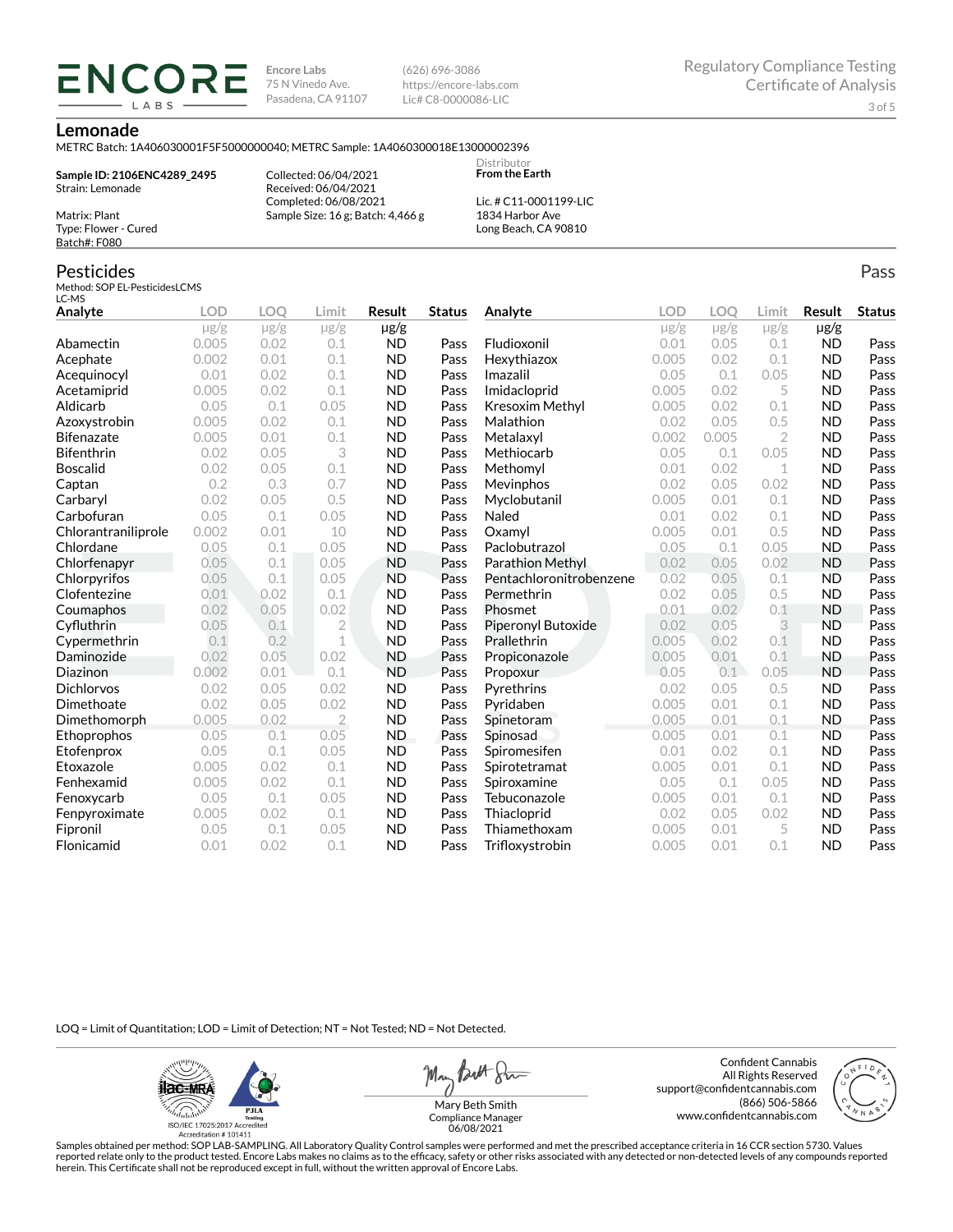**ENCORE Encore Labs** 75 N Vinedo Ave. Pasadena, CA 91107

(626) 696-3086 https://encore-labs.com Lic# C8-0000086-LIC

Pass

#### **Lemonade**

LABS

METRC Batch: 1A406030001F5F5000000040; METRC Sample: 1A4060300018E13000002396

| Sample ID: 2106ENC4289 2495            | Collected: 06/04/2021             | Distributor<br><b>From the Earth</b> |  |
|----------------------------------------|-----------------------------------|--------------------------------------|--|
| Strain: Lemonade                       | Received: 06/04/2021              |                                      |  |
|                                        | Completed: 06/08/2021             | Lic. # C11-0001199-LIC               |  |
| Matrix: Plant                          | Sample Size: 16 g; Batch: 4,466 g | 1834 Harbor Ave                      |  |
| Type: Flower - Cured                   |                                   | Long Beach, CA 90810                 |  |
| Batch#: F080                           |                                   |                                      |  |
| <b>Mycotoxins</b>                      |                                   |                                      |  |
| Method: SOP EL-PesticidesLCMS<br>LC-MS |                                   |                                      |  |

| ---                     |       |            |       |           |               |
|-------------------------|-------|------------|-------|-----------|---------------|
| Analyte                 | LOD.  | <b>LOC</b> | Limit | Result    | <b>Status</b> |
|                         | µg/kg | µg/kg      | µg/kg | µg/kg     |               |
| <b>B1</b>               |       | <u>_</u>   |       | <b>ND</b> | Tested        |
| <b>B2</b>               |       |            |       | <b>ND</b> | Tested        |
| G <sub>1</sub>          |       |            |       | <b>ND</b> | Tested        |
| G <sub>2</sub>          |       |            |       | <b>ND</b> | <b>Tested</b> |
| Ochratoxin A            |       |            | 20    | <b>ND</b> | Pass          |
| <b>Total Aflatoxins</b> |       |            | 20    | <b>ND</b> | Pass          |



Date Tested: 06/07/2021 LOQ = Limit of Quantitation; LOD = Limit of Detection; NT = Not Tested; ND = Not Detected.



May *Butt* 8mm

Confident Cannabis All Rights Reserved support@confidentcannabis.com (866) 506-5866 www.confidentcannabis.com



Compliance Manager 06/08/2021